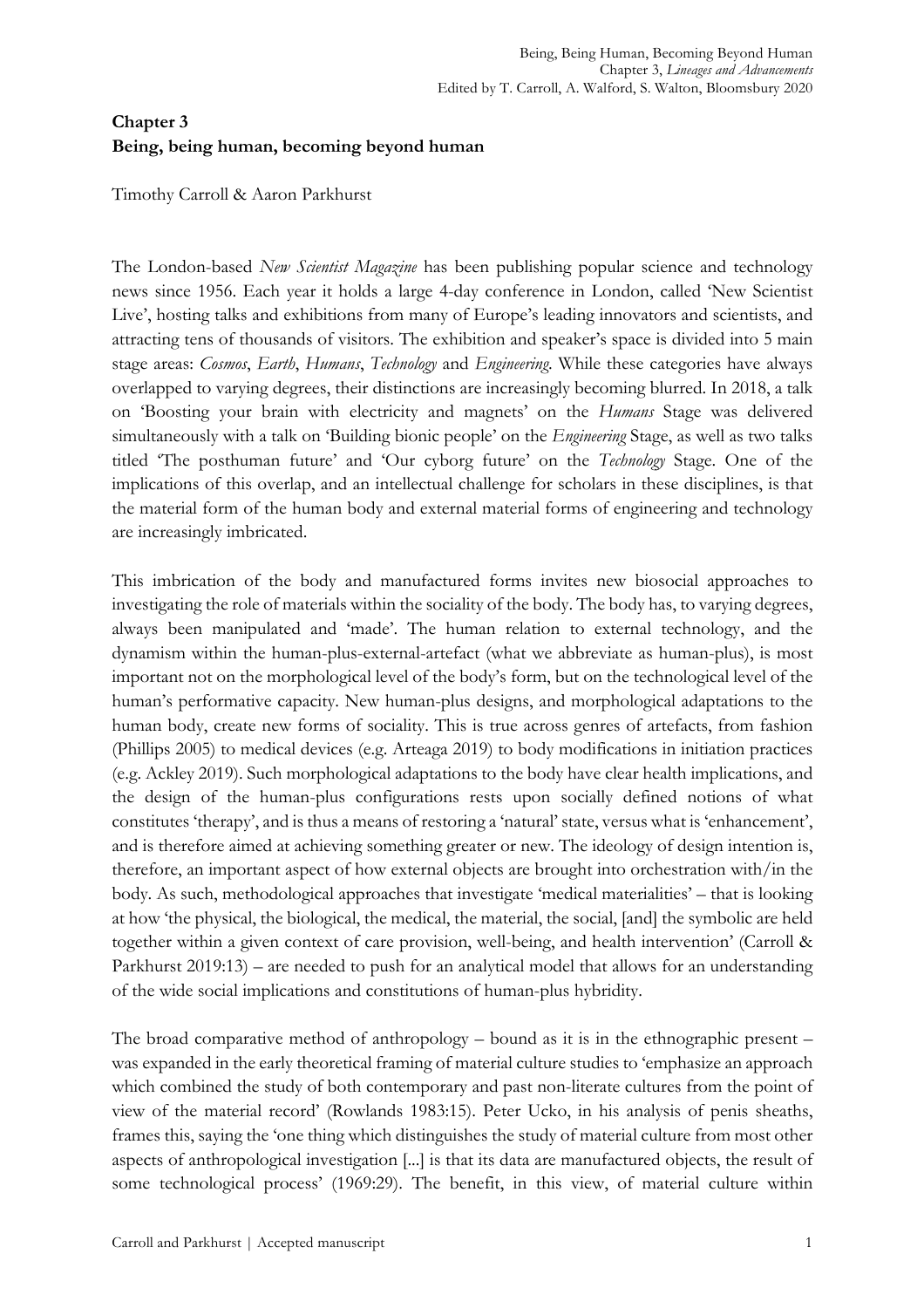anthropology was that objects endured through time, allowing a synchronic analysis of cultural artefacts and their social phenomenon. Objects could be revisited and used to revisit old questions with new analytical and scientific advancements. In this vein, the technology (in a broad sense) of one society at a given point in time may be used as a place of investigation and comparison with that of another society, no matter the time period or diachronic relation (viz Radcliffe-Brown or Morgan).

In the face of human hybridity, and the regular imbrication of the human body with manufactured material forms, the methodological investigation of material technology, following Ucko, should be extended into other domains of (post)human practices. While Ucko focused on the morphological differences of penis sheaths, we take his comparative approach to the body, and its relation to external artefacts, as a model to expand the material analysis from the form of the object into its transformative capacity of aspirational becoming which informs social practice. This comparison shifts the focus from the morphology of the technology to the properties, affordances and potentialities of the technology. The properties of technology – such as the opacity of a glass lens in a telescope – shape the possible kind of knowledge gained via, and social relations around, that object (Ihde 1998). Similarly, the affordances of an object – such as a chair to support a sitter – result from the relational complement between the object and its pair – as exhibited in a sitter's affordance to sit (Gibson 1979). These two levels of pre-social and social discursiveness give rise to any range of potential directions of social phenomena, some anticipated and designed, some that may 'torque' in excess (Pinney 2005), into unexpected directions. However, while the actual outcome of a material may be different from the design intention (see, for example the three 'relational functions' of technical objects as discussed by Coupaye, this volume), the social anticipation of an object is nonetheless inscribed within the material form. It is on this level that we propose to compare a series of otherwise wholly unrelated case studies that, nevertheless, resonate with each other in terms of the aspirational anticipation of becoming, in some fashion, more than human.

We address the human desire to become more than human by examining two problematics, framed over three sets of case studies. The first two case studies drive at the problem of nature, religion, and the contemporary posthumanist desire to replace or become gods. The third set of case studies problematizes the exceptionalism of the 21st century drive towards posthumanism by comparing the use of new and emerging cybernetic technology with ritual magico-religious technological forms that have endured through the centuries.

#### **The Cyborg as Posthuman**

The imbrication of the human body and material forms of engineering and technology is an observation that has been given some attention in STS studies and Anthropology in recent years. (See, for example, Downey and Dumit 1997; Ott, Serline, and Mihm 2002; Suchman 2007.) Many drivers of these human-plus forms borrow the term 'posthuman' as an explanatory identity, an ideal for the future, or simply as an inevitable consequence of the 'figural excess' (Pinney 2005) of exponential technology. Popular discourse on medical and 'enhancement' technology often creates and reinforces links between the posthuman figure and that of the 'super-human'. For example, one exhibition at 'The New Scientist Live' demonstrates new prosthetic technology to replace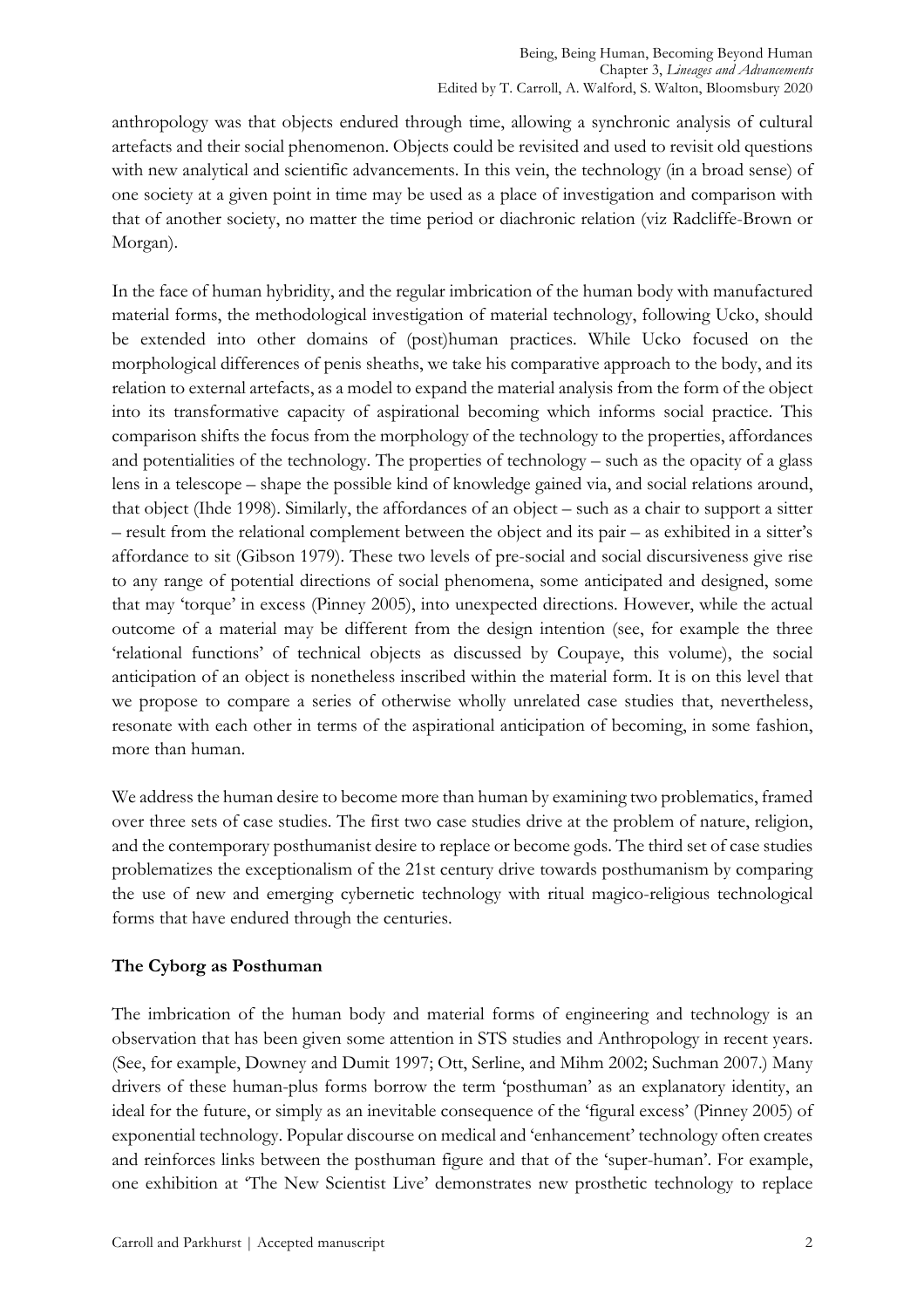human limbs, with an impressive range of motion and articulations. Others show emerging research in artificial brain material for cognitive 'enhancement'. The exhibitions are not scifi fantasy, but are designed to be advertisements for international industry. They attract visitors with promotional images of classical comic book superheroes, with capes and costumes, arms stretched forward in mid-flight. The images are common visual metaphors for the technology being displayed.

As Lakoff and Johnson have famously theorised, common discourse is rife with metaphors that transform the way in which people think and engage with the world around them (1980). Emily Martin, in her work on fertility treatment, highlights how these metaphors impact upon the human body, especially as they are employed within the language of biomedicine (1998, 2006). Her work shows how the generative power at play between cultures of medicine and technology and the societies in which they are embedded flows both ways. In this regard, blurring the lines between the human body, technology – in a wider sense of a technical object (cf Coupaye this volume) – and engineering also blurs the line between that which is designed to 'fix' the body (i.e. therapy), and that which is designed to 'further' the body (i.e. enhancement). The 'cyborg', as both an ethnographic object and as an analytic, purposefully blurs these distinctions. Originally coined by Clynes and Kline (1960), the term was proposed simply to describe the type of cybernetic partnerships with the human body that would be necessary to live in environments harmful or impossible for normative bodily capacity. In recent years, however, it has become part and parcel of a desire for the 'posthuman'. It is a way of thinking about technology and engineering, not as something separate from one's 'self', but rather as a hybrid form from which worlds are formed and performed. It is purposefully 'more-than-human'.

This emphasis on hybridity is not without its contradictions. In her 'cyborg manifesto', Donna Haraway borrowed the concept of the cyborg to emphasise her rejection of binaries and boundaries (1985). There was, ultimately, little in her analysis of material technology. The cyborg, as it is presented in Haraway's work, is a device to illustrate a postmodern critique of nature/culture divides and, exemplifying a postmodern feminist perspective, it is a rejection of sex/gender in similar terms. She writes: 'The cyborg is a creature in a post-gender world; it has no truck with bisexuality, pre-Oedipal symbiosis, unalienated labour, or other seductions to organic wholeness through a final appropriation of all the powers of the parts into a higher unity' (2000:51). However, despite Haraway's emphasis on liberation and the rejection of traditional power structures, the concept of the cyborg plays upon hybridity to make claims of gestalt. This 'higher unity' is simultaneously abortive and generative, and many technologists reify and deploy the unification of binarisms Haraway attempted to overcome as evidence for posthumanism. Liberation through cyborgian identity, and the potential for technology to afford transcendence is, for many of Parkhurst's research partners, entwined. In this way, attempts to overcome nature/culture divides through a renunciation of, say, sex and gender, often ironically betrays the postmodern mission, and instead reinforces the nature/culture divide through an emphasis on the hybridity of the postmodern body as a form of transcendence – something more than the 'natural' human.

The human's relationship with technology is often fraught with these contradictions. Some prominent British technologists who praise the cyborg for its capacity for liberation simultaneously envision and celebrate a future rife with inequality. They view the capacity of technology as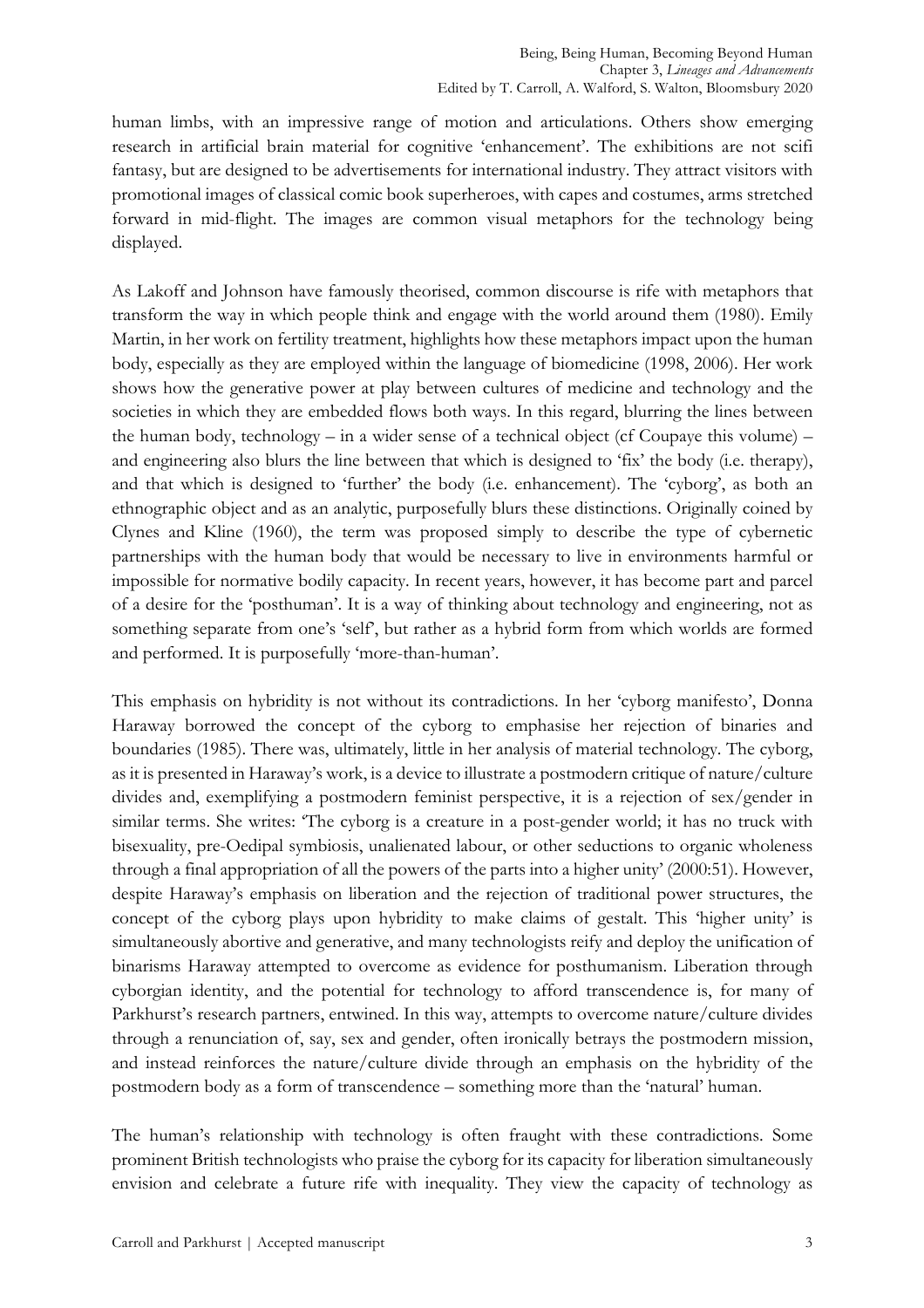permission for a mastery over others (Warwick 2003; Parkhurst 2012). They speak publically, and often, of the *Übermensch*, Nietzsche's answer to those structures that he envisioned limiting humanities potential, specifically religion. Kevin Warwick, a leading figure in British cybernetics, and author of *I, Cyborg* (2004), uses the term *Übermensch* not in the pop-cultural sense of a superhero, but in its original Nietzschean sense. In Nietzsche's words, it will be the 'new, vast aristocracy based on the most severe self-discipline, in which the will of philosophical men of power and artist-tyrants will be stamped upon thousands of years… working as artists upon man himself!' (1927:960). This self-discipline is envisioned as the will to work upon one's body with technology to break the ties that hold humanity back from its perceived potential. Many who work in this field in Silicon Valley, echo these ideals of discipline as an ultimate form of secularism. As Nietzsche writes:

God is dead. God remains dead. And we have killed him. How shall we comfort ourselves, the murderers of all murderers? What was holiest and mightiest of all that the world has yet owned has bled to death under our knives: who will wipe this blood off us? What water is there for us to clean ourselves? What festivals of atonement, what sacred games shall we have to invent? Is not the greatness of this deed too great for us? Must we ourselves not become gods simply to appear worthy of it? (1974:115)

The *Übermensch* is Nietzsche's own answer to this question. It is the individual who has the power to fill the void left from the metaphorical death of God through creativity, will and sacrifice. Warwick, in famous experiments, had wired his nervous systems to that of his wife's using implants and electrodes, opening up a new type of interpersonal connection through technological hybridity. He, and his students, are proud to have operated upon their own bodies, to feel these sensory alignments for themselves. It was for them posthuman, but it was simultaneously art practice, extending their imagination into body transformation and visceral connection, with the goal in mind to take humanity forward into something new, and ontologically 'higher'. Embedded then, in this idea of the cyborg posthuman is the artist-tyrant, the artist who uses the human body and mind as canvas to draw the future of the posthuman person. The spiritual connotations are important, and we will return to them below.

The concept of the artist within cyborgian practice appears in other subtle ways. For example, Warwick and his team at the University of Reading use tattoo artists as technicians for their posthuman experiments. For the scientists involved, this is a pragmatic decision. Tattoo artists are experienced in working carefully with the boundaries of the skin, navigating the biology just under the flesh with the presentation of art on its surface. Yet, there is analytical value in recognising that the skills used in making traditional forms of body art are the same as those used in constructing the 'posthuman'. The study of tattoos within anthropology raises interesting questions for the analysis of the cyborg. Tattoos are another kind of imbrication between the material form of the body, technology and art that has captured the imagination of social science. Ethnography on tattoo practice has produced a diverse range of theory. Tattoos have been conceived as forms of self-regulation (Atkinson 2004), practices in autobiography (Oksanen and Turtianen 2005), phenomenological engagement of pain and emotional grounding (Ferreira 2014), commodification of persons (Blanchard 1991), commodities in and of themselves (Kosut 2000), or indeed as devoid of real meaning at all, exemplifying the idea of a Levi-Straussian floating signifier (Benson 2000; Sweetman 1999). Given the similarities between this type of body work and that of the cyborg, important questions can be raised within the subdisciplines of material culture studies and the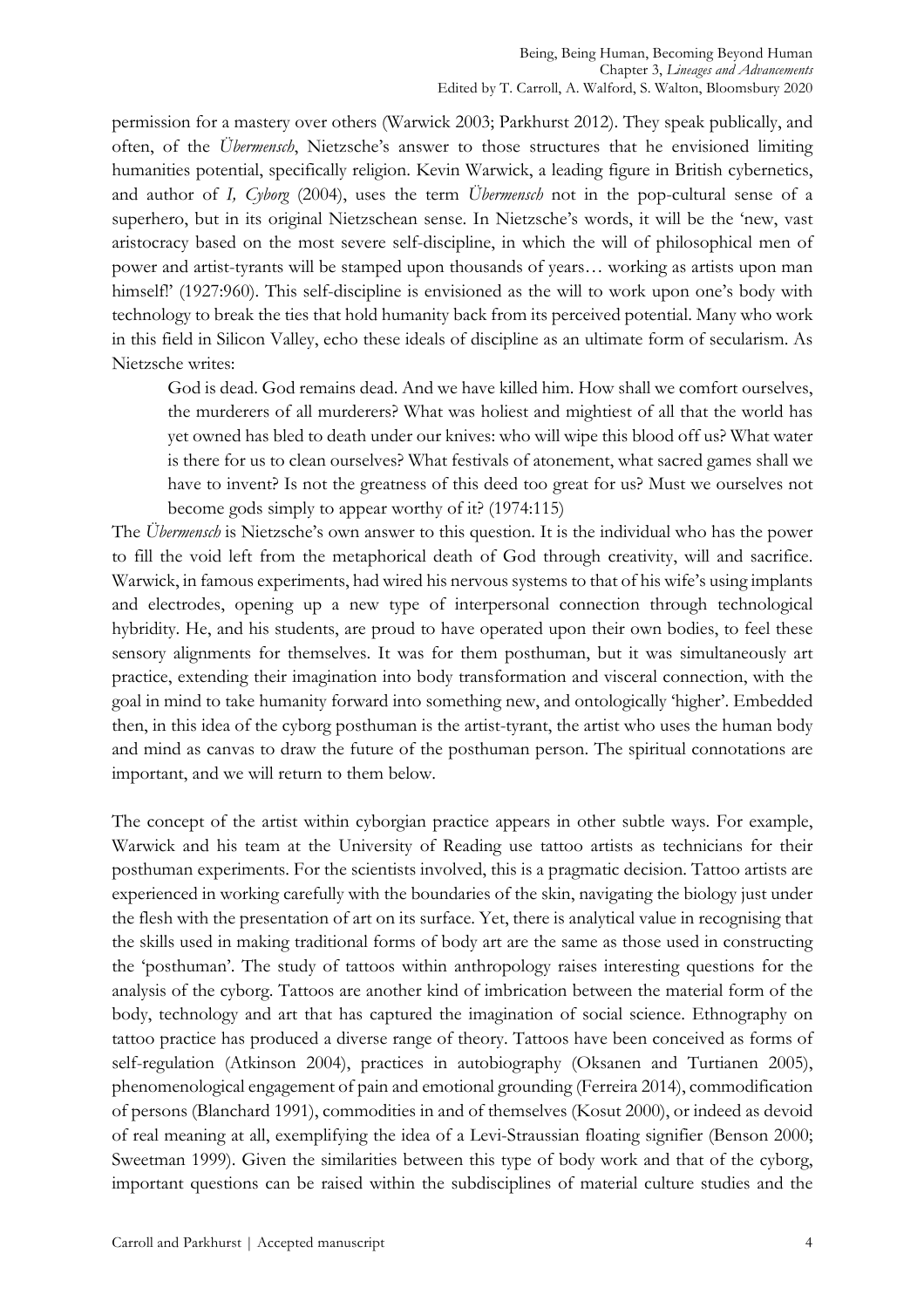anthropology of the body. Why are these analytics that have been applied to tattoos rarely (if ever?) applied to the cyborg? Why are tattoos not analysed as posthuman practice?

It is crucial to note, however, that many of these technologists are also motivated by a desire to help others, through therapies that alleviate suffering, improve medicine, or adapt the human body to address conditions of oppression. Neural implant research, for example, is funded to address cognitive disorder, neurodegenerative diseases, or sensory limitations. Kevin Warwick often highlights to the public how neurostimulator implants might radically improve the symptoms of Parkinson's disease. The effects of using the technology are immediate. The individual's constant muscle tremors, a defining characteristic of Parkinson's disease, are instantaneously relaxed. However, users themselves see the human/tech hybrid as transformative of identity and the self beyond the simple therapeutic effects of the technology (Goddard 2015). Similarly, technology has been designed for neurocognitive enhancement to address memory loss. An artificial hippocampus can assist with long term memory potentiation, storage, and retrieval, promising a hope for the families, carers and sufferers of dementia and Alzheimer's. It is difficult, however, to confine a technology of this nature to therapeutic uses. There are countless contexts in which these technologies raise questions beyond addressing illness.

In a very different context, yet one that still pushes at the secondary impact of human-plus technological interventions, Lockheed Martin, the American global aerospace, defence, security and advanced technologies company, has produced lithium bionic tech in the form of its Human Universal Load Carrier, or HULC for short – drawing again on the superhero discourse that accompanies the cyborg in technical demonstrations. As an attachable exoskeleton, HULC allows persons to carry extremely heavy weights long distances without breaking the human body. It was designed for soldiers, but is also repurposed for paraplegics who, through the use of the device attached to their back and legs, are able to walk again.

In contexts of care, the therapeutic possibilities of these technologies put an ethical burden on the professionals and wider community in terms of striving for the best possible intervention. As Goold and Maslen (2014) pointed out, medical ethics and law are now forced into a position in which they must assess the potential liability and culpability of medical professionals for patient health in light of cognitive enhancement technology that is now available. Technological innovations force new ethics that must balance potential benefits to medical practice against personal agency. When a person's life is at stake in the medical theatre, are surgeons obligated to engage with cognitive enhancement simply because it exists? Particularly in light of the link between cognition and legal definitions of human life, the responsibility to preserve cognition by all means possible is an acute responsibility. An artificial hippocampus could very well greatly bolster the ability for an individual to retain events, faces, language, and the general experiences of waking life. Yet, for the conscious world of the individual, there is perhaps value in being able to forget (Erden 2013). The philosopher Paul Virilio (2007) has argued that in the invention of each new technology is also contained its failure; so too each new technology, and especially humanplus imbrications, brings with it new ethical burdens and responsibilities. This is all the more true in contexts where the imbrication holds the possibility for re-inventing, or surpassing, the very concept of what it means to be human.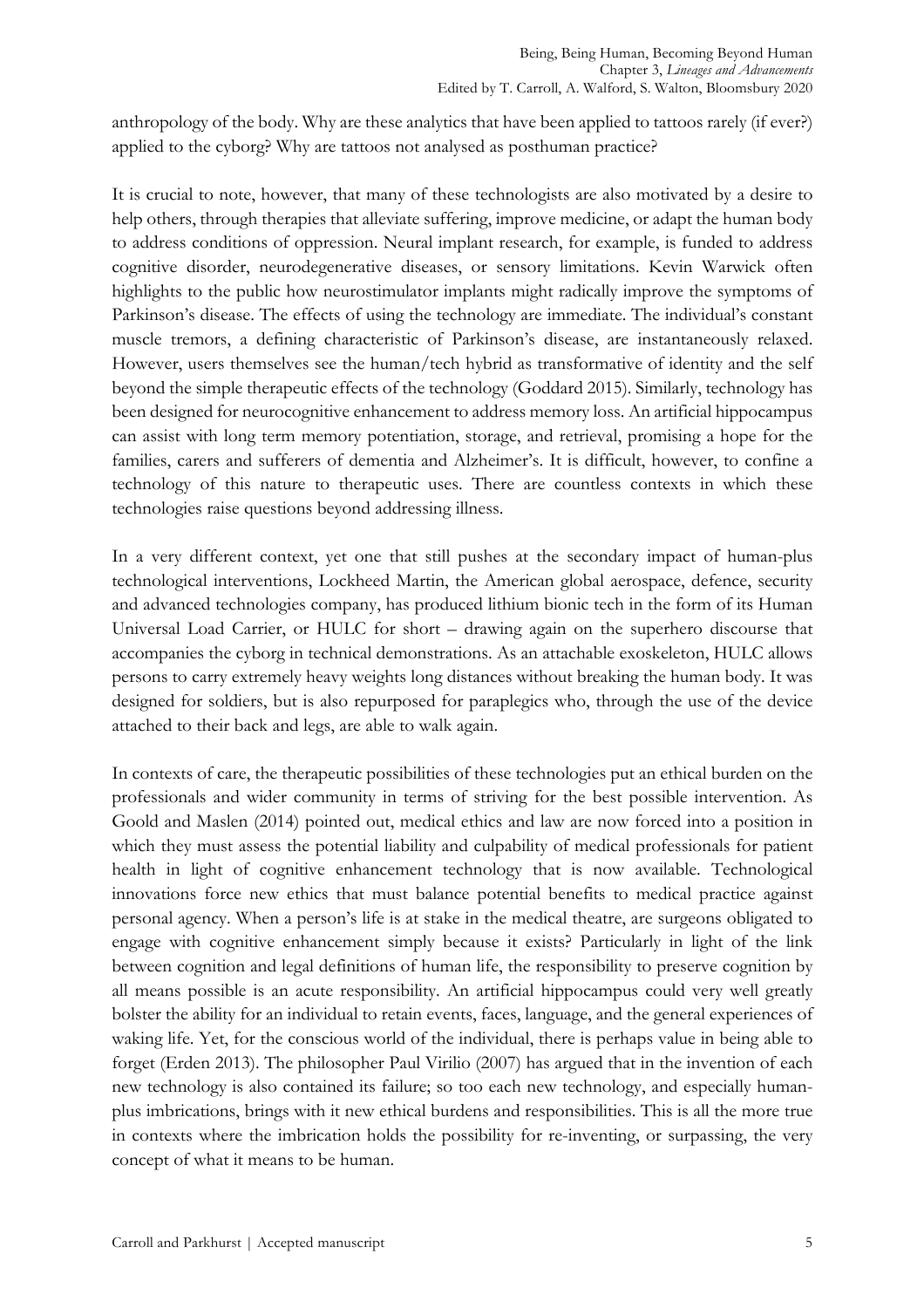### **The Cyborg and Transcendence**

We have briefly outlined above how, for the cyborg, ideas of salvation and transcendence are often confused and interwoven in regards to the technological hybrid. It is a complex Icarian landscape, and it is not surprising, then, to see the human / technology hybrid reconstituted through religion. There is, perhaps, some irony as well. As discussed above, in designing a cyborgian identity, Warwick (and others) preface their work by invoking the *Ubermensch*. It is the articulation of their post-human desire – bringing humanity forward after what they view as the post-enlightenment death of God. It is then interesting to see how the posthuman is interpreted by some as the desire *of* their God, and posthumanism as feeling and being *with* their God. The Mormon Transhumanist Association, for example, is a group of like-minded individuals who believe 'that to be a disciple of the Gospel of Jesus Christ is to trust in, change toward, and fully immerse our bodies and minds in the role of Christ, to become compassionate creators as exemplified and invited by Jesus.' A basic tenet of Mormon transhumanist practice is that 'posthuman' technology is not only a secular prerogative but also the practice of transfiguration.

For some, prophecy is not a living proposition, let alone religion or God. They wonder if we've not heard that God is dead, and they're right to wonder…. If God is merely a supernatural superlative, he very well may be dead, but positing such as God misses the function of God. God always has been and is at least a posthuman projection, an extension and negation of human desire, imagined and expressed within the constraints of human thought, language and action. If we can raise our eyes from the altar of religious and antireligious dogma, we'll see that the hand raised to finish the dying God is the sign of the oath to the resurrecting God. If we can keep our eyes raised, resisting the carnage below, we'll also see the hand is our own and it holds a blade that's aged and stained. That's when we have a choice, either to repeat the old sacrifices of our ancestors, or finally to make the new sacrifice that they always implied: we can put ourselves on the altar and learn to become Gods. Put differently, the negation of one posthuman projection always implies another, misrecognized until humanity chooses to become posthumanity. (Cannon 2014)

God, for members of this group, is not 'dead' in a Nietzschean sense. Rather, God is practiced through technology. Specifically, leaders of the MTA cite the future ability for human cyborgs to be connected to one another, through thought, physical feeling and emotion. 'We … want to make a better world. We can do that through engineering and governance, but it's also not enough that we can make a better world. We want to feel it, sometimes powerfully, and more: we want to share our powerful feelings with others in ways that move us together. As engineering and governance are action on science and ethics, religion is action on esthetics' (Cannon 2014).

The practice of technology here is, in practical terms, similar to Warwick's famous experiments on the nervous system, but the way in which it is imagined is radically different. It holds no residence in evolutionary theory. 'Feeling' what God feels is reimagined as God's prerogative for humanity, and the historical imperative of religion made increasingly possible through science. Connectedness and communication between individuals is not just discursive for the Mormon transhumanists; it is an embodied intersubjectivity. The individual posthuman being is imagined as the human collective; it is at once both one and multiple. The image of the cyborg is understood through the symbolism of the Mormon church, and specifically the honey bee and the beehive. In Mormon thought, the honey bee (called 'deseret') is conceived as a model of productivity,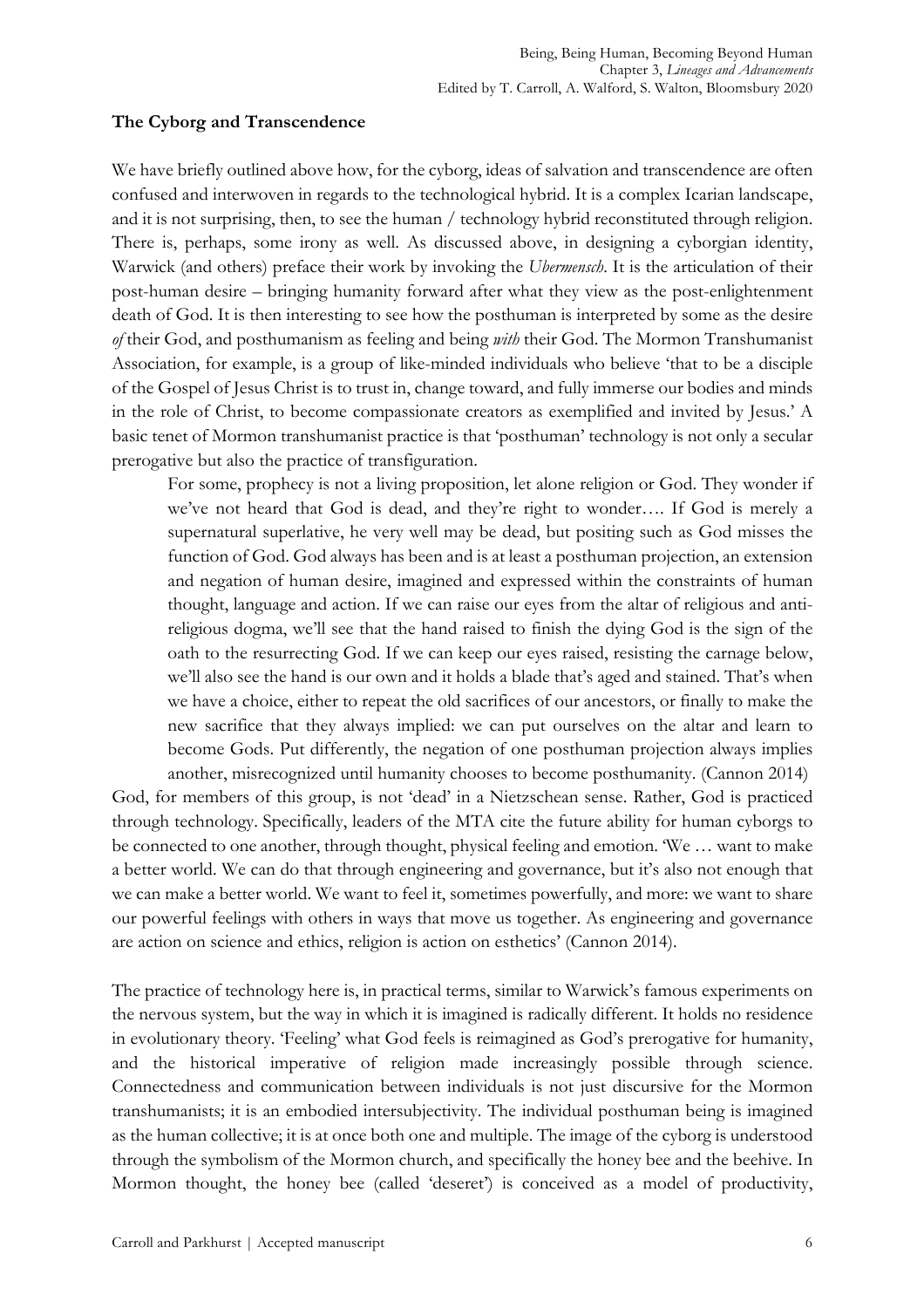collective goals, and self-sufficient labour. For the MTA, the posthuman figure is likewise understood in these terms. It is the model of living set out by the prophets of Mormon history, and advocated by Brigham Young and his followers as they settled in the American West. As anthropologist Jon Bialecki has pointed out, the MTA is the religious group most in tune with secular humanists, emphasising that God will not deliver people to posthumanism – it is something that God asks people to do for themselves (Bialecki 2017).

Increasingly there are other religious groups exploring constructs of spiritualism through technological embrace and cyborg hybridity. The Christian Transhumanist Association has developed a growing following since its formal inauguration in 2014 in Tennessee, USA. Similarly, Buddhist transhumanism is promoted in both Silicon Valley and in spiritual groups in India, portraying the Buddha as a cyborg, and arguing for spiritual awakening through technological advancements. All these movements apply scriptural interpretation as evidence for justifying cyborgian movements as well as ethical and moral authority.

While some religious groups frame the cyborg as a *return* to God, many secular transhumaninsts imagine the cyborg as a future-oriented goal to move humanity *away* from the old world of gods, binarisms, and power structures. This variety in narrative aspiration is made more complex by another growing group of individuals, who call themselves artists, citizen scientists and cyborgs. They, abandoning the trope of the superhero, have little or no interest in gods. They envision transhumanism, instead, as a return to *Nature*. Their experiments mirror or expand upon the work on sensory play in academic cybernetic laboratories, but their emphasis on 'connectivity' between themselves, others, and the environment is imagined as a type of restoration of the body – 'regaining' sensory perception lost or deselected in the course of human evolution. For those seeking to 'return' to nature, cyborgian engagement is a reaction to (against) urban life. However, as the sociologist and philosopher of technology Lewis Mumford has written, 'The city is a fact in nature, like a cave, a run of mackerel or an ant-heap. But it is also a conscious work of art, and it holds within its communal framework many simpler and more personal forms of art' (Mumford 1938:5). Borrowing Mumford's language, the cyborg is both a fact in nature, and a conscious work of art (Parkhurst 2016). In each case, the aspiration to surpass normative human capacity makes certain kinds of claims about the morphological constitution of the contemporary, 21<sup>st</sup> century body and the properties, affordances, and capacities that the person might possess if this body is tactically joined with technological enhancements.

## **The 21st/1st century body**

We are not suggesting that these religious versus secular groups are in direct contrast to one and another; indeed, the relations between nature and deities is problematic, even within the European intellectual tradition out of which most of these individuals arise. Motivations differ and specific 'types' of post- or transhumanism can be mapped, to varying degrees of success and precision. However, this level of precision often belies the social fact that the individuals within the movement often borrow inspiration (either as positive influence or reactive counter balance) from other groups using similar (and often fluid) terminology. All these groups (and many others, for which there is not space to discuss) borrow terms such as the cyborg, transhumanism and posthumanism in ambiguous and often interchangeable ways. Our aim in this chapter is not to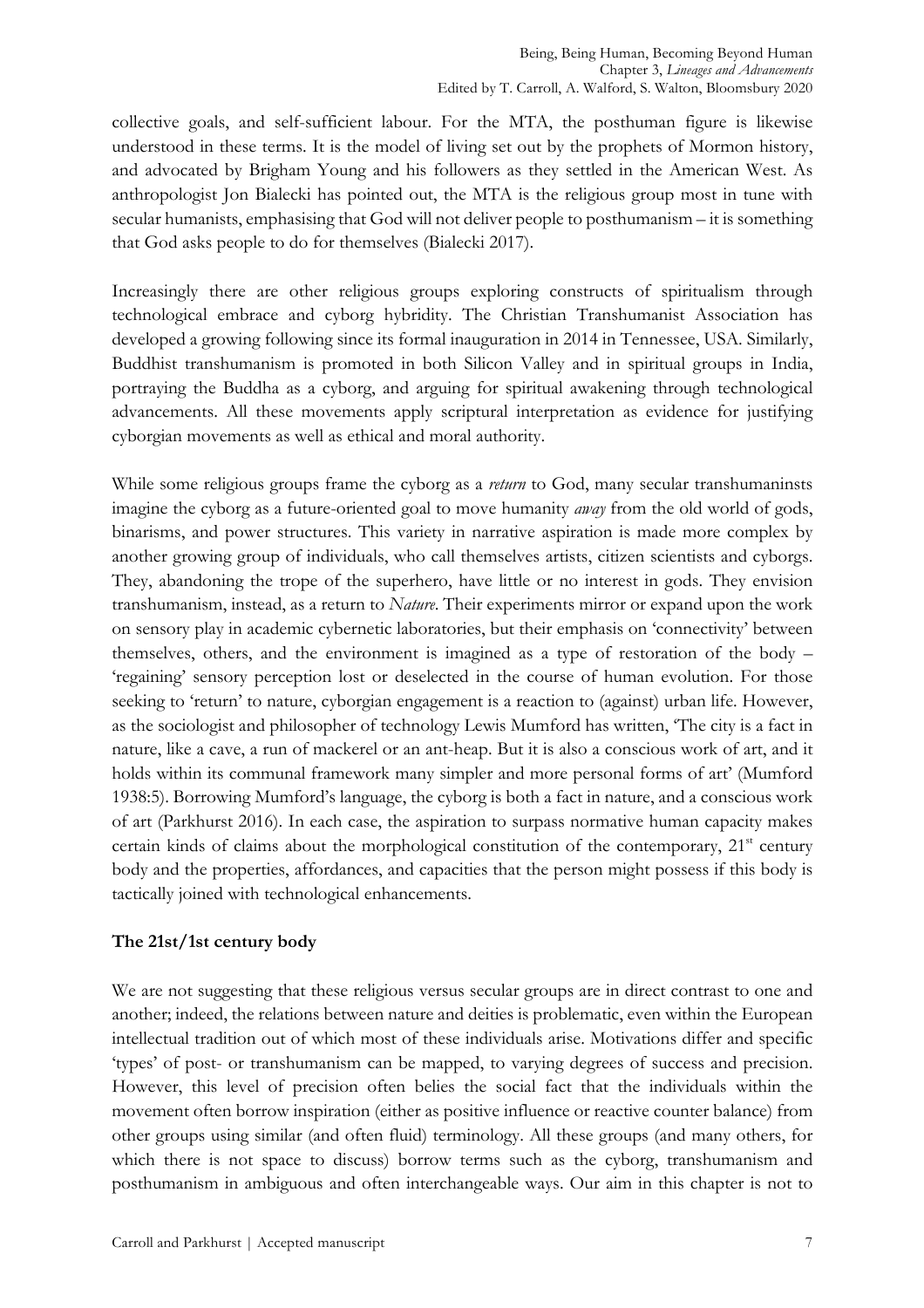abandon these terms, especially in their ethnographic usage. Our primary concern is the relationship between human and posthuman practices, afforded by human-plus imbrications. We are not denying our subjects their posthumanism. We are suggesting, however, that the narrative of posthumanism is, on an analytical level, fundamentally and deeply human. In this regard, the 21st century body is synonymous with the 1st century body. This final section considers the parallels between the promissory technologies of the cybernetic future and those embedded within traditions that have clear lines of continuity going back centuries.

In what is reasonably a radically different context, the Eastern Orthodox Christian religious tradition has passed down from the first few centuries of the common era a set of textiles that have a critical and essential role in the ritual practice of the Eastern Christian faith. Something about fabric – with its ability to fold and flutter, show and shroud, shift and shimmer – allows it to act as a technology of transformation, creating sacred spaces in a variety of contexts (Carroll 2017). As a technology of transformation, textiles (like tattoos and more broadly clothing) are also routinely used cross culturally to enhance personal capacities. This might be as simple as sportswear designed to make the body more aerodynamic, or undergarments designed to make it less so. This final section examines the enhancement in religious contexts, where the capacity achieved by the technological union of body to fabric is not simply being 'better', but being 'other'.

In Orthodox Christianity, the priest clothes himself in a series of garments, each with a range of symbolic associations drawing from both ancient Judaism and the imperial custom of the Eastern Roman Empire (for more on this, see Chrysostomos 1981, West 2013, Carroll 2018). When a new priest is ordained, there are three required components: a bishop to pray for and anoint the candidate; a congregation to give their assent to the ordination; and the vestments of office. After a series of ritual prayers and anointing, the candidate is brought to face the congregation. The bishop then gives the newly ordained priest each item of vesture due his new office, and helps him dress, there in the view of the people, who publicly confirm that he is worthy of his new office. The newly made priest is then turned, back to the altar, and helps in the consecration of the Eucharist, thus fulfilling a crucial capacity of his new role.

In Orthodoxy, the priest continues to need the people and the vestments in order to fulfil his priestly office; a priest without a congregation cannot perform the services. Similarly, in order to perform the rite of confession, the priest who hears the confession (including thoughts, concerns, and admission of fault) of a penitent individual must have an *epitrachelion* to offer ablution (forgiveness). The epitrachelion is a long strip of fabric, shaped like an ox's yoke, that rests over the nape of the priest's neck, and hangs down his front, roughly to his knees. While a priest may listen to the penitent person without the epitrachelion, when it comes time to pray the prayers of forgiveness, the priest must don the epitrachelion, and – usually asking the penitent to kneel – he drapes the long stretch of fabric over the individual's head. With the priest wearing the epitrachelion, and the penitent sheltered underneath it, the prayers of forgiveness are said, and the penitent then leaves having been freed from any burdens they may have had.

The technological hybrid of priest-plus-vestment is able to do something for the penitent that an ordained priest without vestments cannot do. What is particularly important for our argument here is that this action – namely the forgiveness of sins – is understood to be a more than human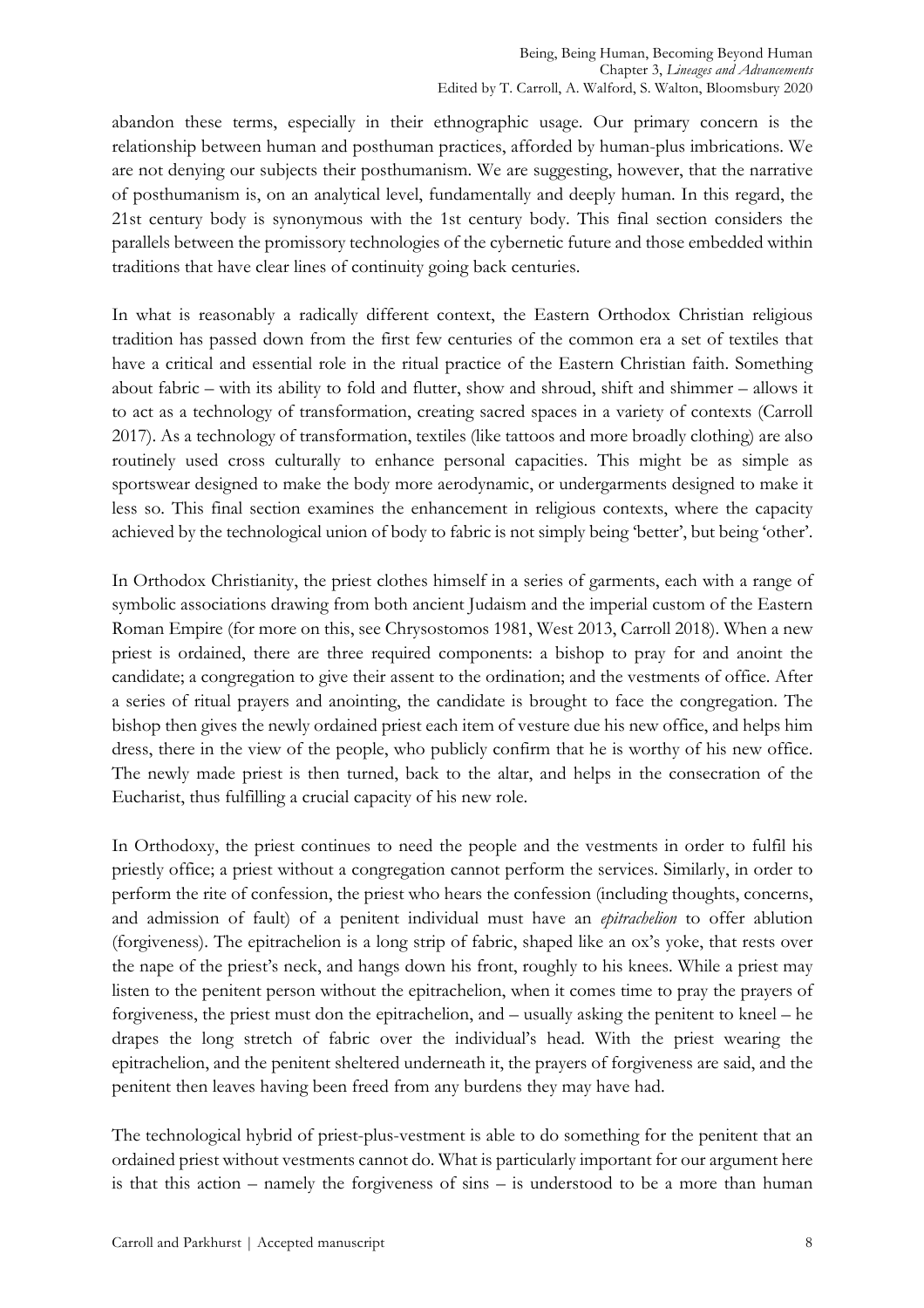capacity. Using the voice of the Old Testament prophet Isaiah, God claims the sole capacity to forgive sins (Isaiah 43.25), and in the Gospel account of Christ healing a paralytic the Jewish scribes again affirm that only God can forgive sins (Mark 2.7). This divine ability to forgive sins is then conferred upon the apostles (John 20.23), and through the laying on of hands (i.e. the service of ordination) that ability is passed on to subsequent generations of bishops and priests. The ability of the priest to forgive sins is, however, only a potential ability until he is vested in the epitrachelion. Without the technical apparatus of his office, he is unable to perform the divine act of forgiving sins. Conjoined to the ritual technology of Orthodox priesthood, or 'vested with the grace of the priesthood' (as he says of himself in the liturgy), he is able to perform actions only capable of the supra-human.

It is also important to note that this kind of transformative capacity of ritual paraphernalia, which renders the human more than human, is not limited to the monotheistic nor salvific religions. As Pedersen (2007) has shown in the case of Mongolian shamanism, the kind of engagement with the spirits made possible when clothed in the shamanic costume is so potentially other so as to be a real danger to the human. He argues 'that the shamanic costume affords the shaman with a multiple, extra-human body, which, by inducing a momentary transformation of his or her corporal gestalt, enables the shaman to attain otherwise unattainable points of view' (2007:142). At the completion of the shamanic ritual, the shaman's assistant must rush to take off the costume (headgear, then robe, then boots), as 'it is considered extremely dangerous to wear the costume without continuing drumming'; once disrobed, 'the shaman slowly becomes herself' (152). During the event, rather than being strictly human, the shaman is a 'knot of knots' – a sort of composite multi-event moment; as Pedersen summarises, 'By donning the costume, then, a Darhad shaman is transformed into the *ultimate multinatural entity*, as this hyper-surface is believed to transport the shaman to an immanent space of multiplicities' (159, emphasis original).

## **Discussion**

In the phenomenological tradition within material culture studies, Jean-Pierre Warner (2001) draws upon the insight of Paul Schilder (1923) to help answer the problem of the Kabyle man in his slipper – able to run down a hill quickly, despite the kind of footwear – that confuses Marcel Mauss (1936). In Warnier's solution, he posits that had Mauss known of Schilder when writing techniques of the body, he would have understood the capacity of the mind, and thereby motor functions, to be extended beyond the body into the attached objects (shoes, walking sticks, etc.) as well as rooms and other material environments (such as a basketball court). The relationship between the human and the external technology must be framed in terms of the affordances of the materials at play. This includes both the human body and the specific artefacts being attached to the body in the human-plus imbrication. While this is, as seen in Haraway's work, relevant to the hermeneutic tradition of intellectual scholasticism, it is also driven by the material constitution of the bodies and external things. This 'material hermeneutics' (Ihde 1998) opens up new points of investigation into how human-plus relationships work.

In terms of the hermeneutics of technology, there is also an important distinction to be made between the potentiality and the affordance of a technical object. When something is framed in the language of 'potentiality', it is inscribed with intention and futurity (Taussig et al. 2013) – which